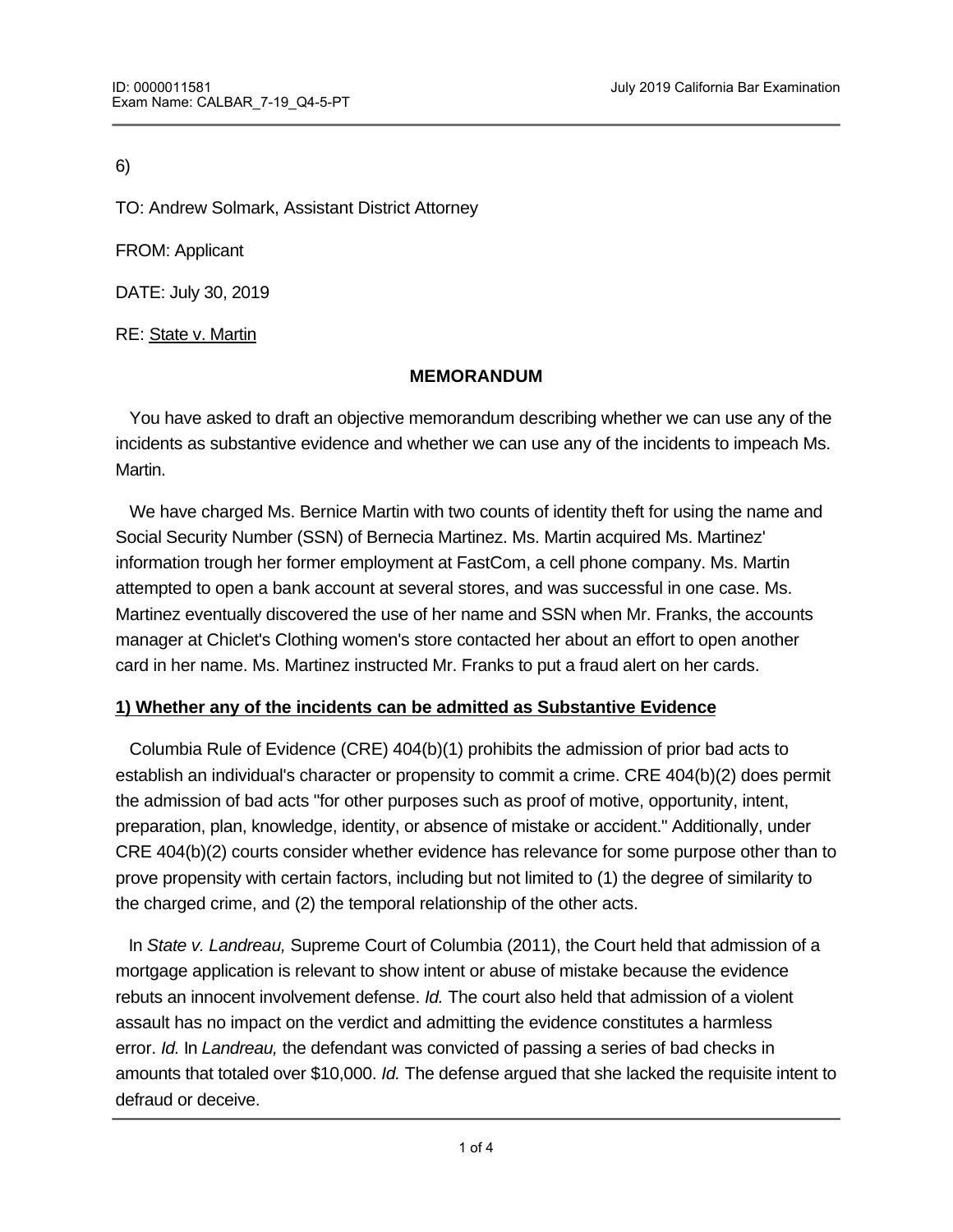In *State v. Rodgers,* the court affirmed admitting evidence of prior acts of importing drugs to rebut the defendant's claim that he was an innocent participant in the charged importation.

 In *State v. Vargas,* the court held that admitting prior fraudulent transactions to rebut a claim that the defendant had been duped into joining the charged transactions is not an abuse of discretion.

### a) Broken Tail Light - Different Name and License

 Here, when Ms. Martin was pulled over for a broken tail light she gave the officer her sister's name and driver's license. This evidence would be admissible to prove identity, intent, knowledge, and even plan under CRE 404(b)(2). Ms. Martin would argue that this traffic stop was a mistake and should not be admitted. She could also argue that this was a mistake and that she grabbed the wrong driver's license on the way out the door (assuming that they live together). However, this evidence is most likely to be admissible under CRE 404(b)(2) and we could use it substantive evidence.

### b) Intoxication

 In *Landreau,* the court reasoned that acts of violence or intoxication are insufficient to satisfy the similarity to the crime of passing bad checks to allow for any inference of knowledge or intent.

 Here, approximately two months ago, Ms. Martin was stopped by an officer due to her visible intoxication, inability to stand, and strong odor of alcohol on her breath. She began shouting at the officer but was merely given a warning. She then walked away and proceeded to get into a taxi cab. This evidence would not likely be admissible as substantive evidence. It would be difficult for us to show that Ms. Martin's one instance of intoxication outside of Blue Moon bar constitutes as a prior bad act to show proof of motive, opportunity, intent, preparation, plan, knowledge, identity, or absence of mistake or accident under CRE 404(b)(2). The defense would argue that this evidence, in addition to a failure to prove any of the exceptions under CRE 404(b)(2), that the evidence has no relevance other than to proof propensity. In applying the factors that courts examine, there are no similarities in degree to the charged crime of identity theft and intoxication.

Therefore, we would not likely be able to admit this evidence as substantive evidence.

# c) Phone Threats

Here, the court would reason similarly to the point above, that acts of violence or intoxication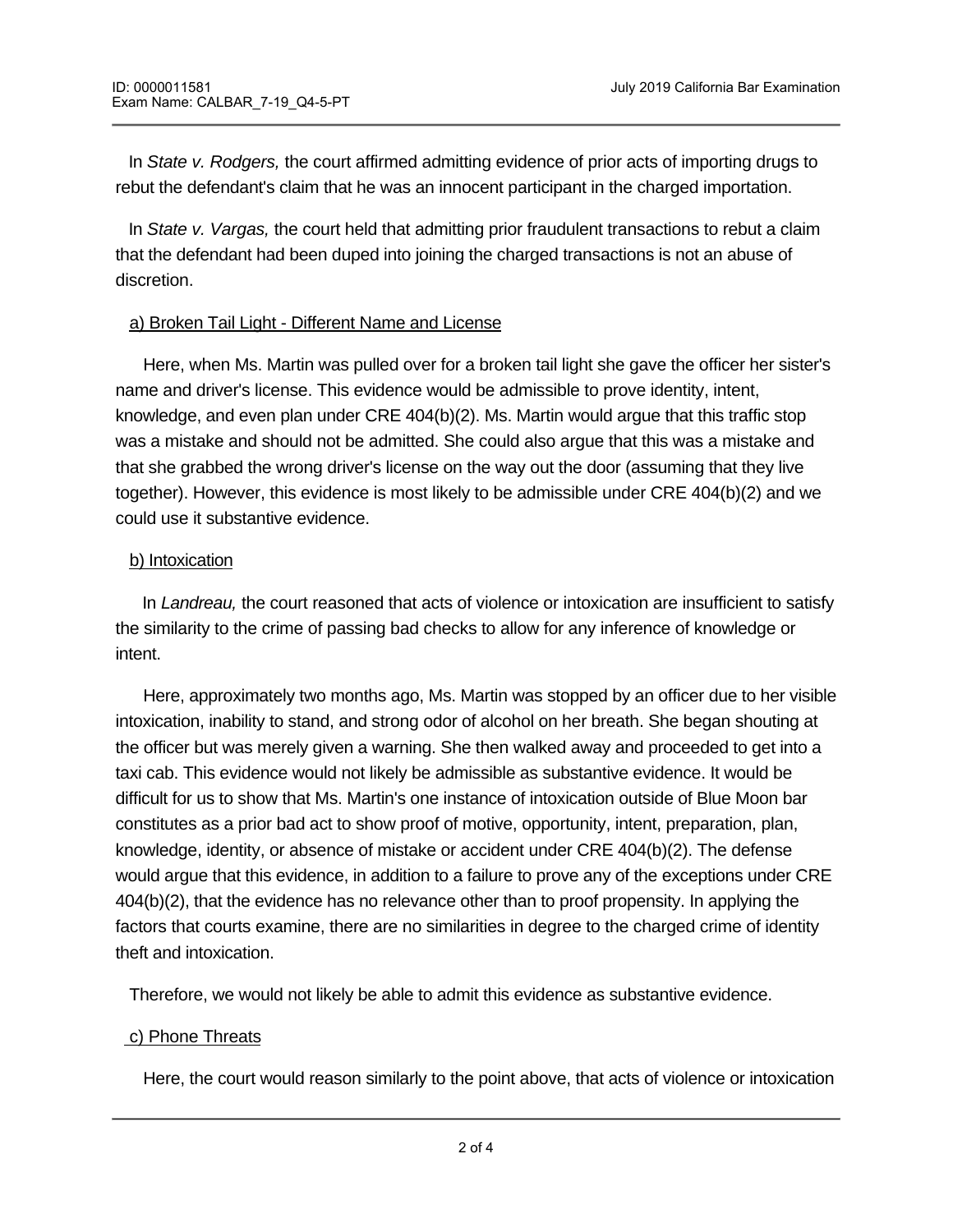are insufficient to satisfy the similarity to the crime of passing bad checks to allow for any inference of knowledge or intent. We would argue that the phone threats that Ms. Martin made to Ms. Martinez would likely be admissible under two factors mentioned in *Landreau.* This act is similar to the broken tail light incident and has a temporal relationship to the identity theft charge at hand. Ms. Martin would likely argue that this phone call does not relate to any truthfulness issue, and relates more to violence. Ms. Martin would further argue that we would be attempting to prove that she was a violent person. The court would likely admit the part of the phone threat that pertains to Ms. Martin asking Ms. Martinez to testify that she gave "bernice" permission to open those accounts but suppress the threats that Ms. Martin made.

# **2) whether any of the incidents can be used to impeach Ms. Martin (Defendant) if she takes the stand.**

 CRE 608(b) states that a witness can be asked about specific instances of conduct that are probative to the witnesses's character for truthfulness or untruthfulness. In *State v. Proctor,* Supreme Court of Columbia (2008), the court held that shoplifting was a specific instance of conduct that is probative of truthfulness under CRE 608(b). In *Proctor*, the defendant was charged with aggravated battery of a 13-year old child. *Id.* The Supreme Court ruled that the trial court incorrectly interpreted CRE 608(b) and abused its discretion in finding the defense counsel's question *"Well, last July, you and Josh stole \$100 from your mother's store in Danville, didn't you?"* improper.

 The court in *Proctor* provided reasoned most with the middle approach for truthfulness or dishonesty. This is the standard that we should apply in our case. *Id.* The middle approach incorporates the narrow approach and allow counsel to question about conduct indicating a willingness to gain personal advantage through dishonest means, including taking from others in violation of their rights or by encouraging dishonest behavior in others. *Id.* The narrow approach requires that acts have an affirmative element of false statement or deception, limiting the inquiry to acts including perjury, false statements, criminal fraud, embezzlement, or false pretenses. *Id.* 

# a) Broken Tail Light - Different Name and License

 Here, in applying the middle approach, evidence of Ms. Martin being pulled over for a broken tail light and giving a Ms. Martin's sister's name and driver's license would be admissible to impeach Ms. Martin under 608(b) if she were to take the stand and testify. Ms. Martin would argue that this traffic stop was a mistake. If there is evidence to show that Ms. Martin and her sister lived together, that she accidentally took her sister's driver's license and felt it was best to

give her sister then then then then then then then the evidence, however it is more likely that the evidence,